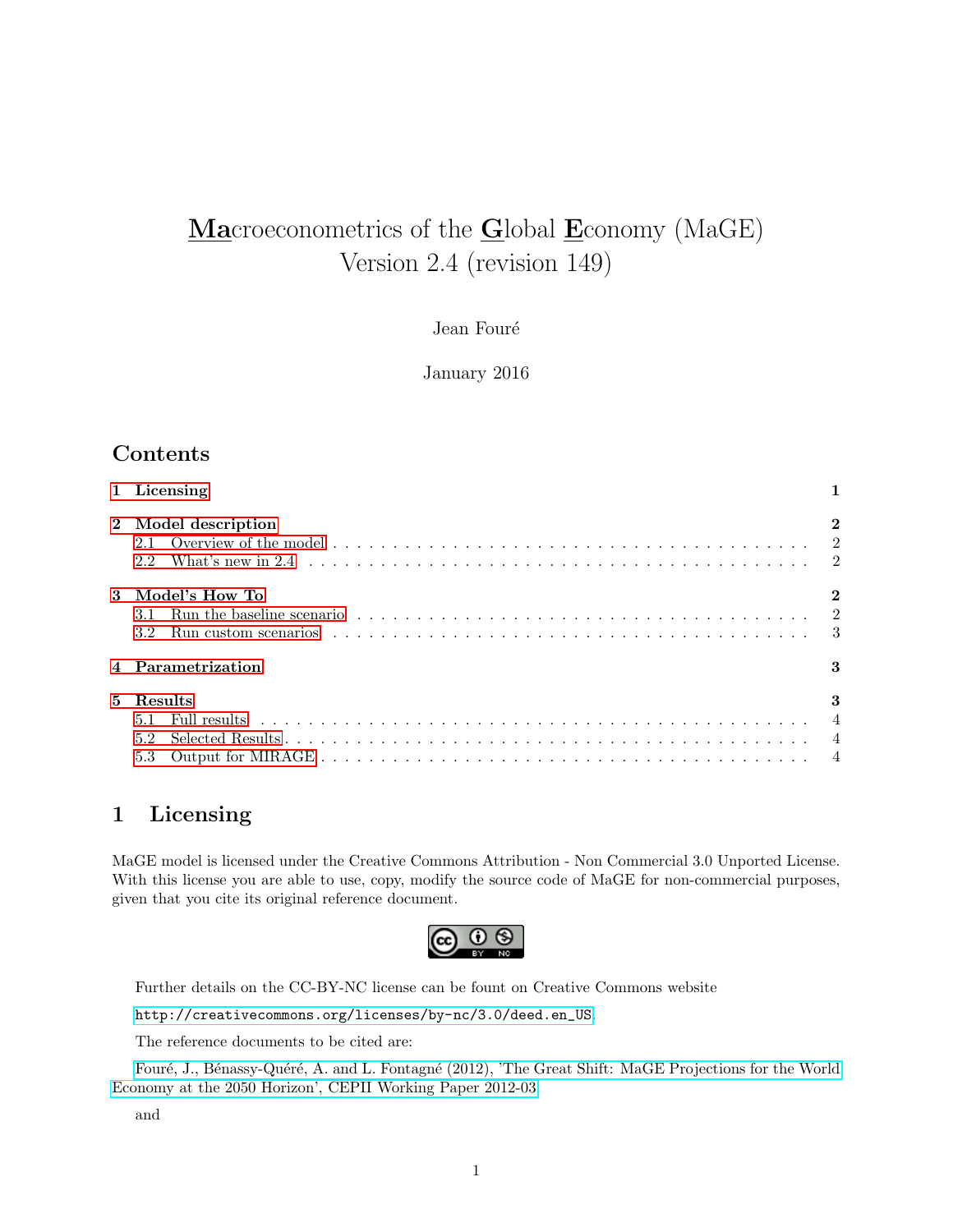Fouré, J., Bénassy-Quéré, A. and L. Fontagné (2013), 'Modelling the world economy at the 2050 horizon', Economics of Transition  $21(4)$ , 617-654.

Please also note that you will need a valid license for Stata 12 or greater to run the model.

# <span id="page-1-0"></span>2 Model description

### <span id="page-1-1"></span>2.1 Overview of the model

MaGE is a macroeconometric model of the world economy made for projecting the global shifts of current century. It is based on a three-factor production function of labour, capital and energy, plus two forms of technological progress, we propose a long-run growth scenario for 167 countries and a time horizon of 2100 relying on the model MaGE (Macroeconometrics of the Global Economy). Our model is fitted with United Nations and International Labour Office labour projections, and econometric estimations of (i) capital accumulation, (ii) savings rate, (iii) relationship between savings and investment rate, (iv) education, (v) female participation, and (vi) technological progress (which includes energy and total factor productivity). Our study provides five novelties. First, we account for energy constraints by including its consumption in the production function and by taking account of rents accruing to oil exporting countries. Second, we estimate a non-unitary relationship between savings and investment, departing from assumptions of either a closed economy or full capital mobility. Third, we model female participation rates consistently with education catch-up. Finally, we disentangle real gross domestic product (GDP) growth rates from relative price effects through a consistent Balassa-Samuelson effect.

### <span id="page-1-2"></span>2.2 What's new in 2.4

The main new features of this version are the following:

- Data update: Oil price projections have been updated to World Energy Outlook 2015.
- Smoothing: For variables that are not defined every year and influence directly GDP growth rate (TFP, population, activity rate, energy productivity), missing values are now interpolated using cubic spline interpolation.
- SSP scenarios: The model is now provided with 6 scenarios. The standard central scenario is still present, but complemented with five Shared Socioeconomic Pathways (SSP). Complete documentation of these scenarios are available in a separate documentation.
- Output: Output in CSV format have been added.

Along with these important modification, several bugs have been corrected:

- EIA energy data have been removed from energy productivity regression (and countries for which remaining data was insufficient have been qualified as lowB\_dummy).
- Fixed country code problem with Morocco (was MOR instead of MAR).

# <span id="page-1-3"></span>3 Model's How To

### <span id="page-1-4"></span>3.1 Run the baseline scenario

Once the source code is extracted in a local folder, you only have to modify the file 0.master-file.do located in the root folder. You have to set the \$BL\_directory variable to the value of the complete absolute path to the root directory of the model.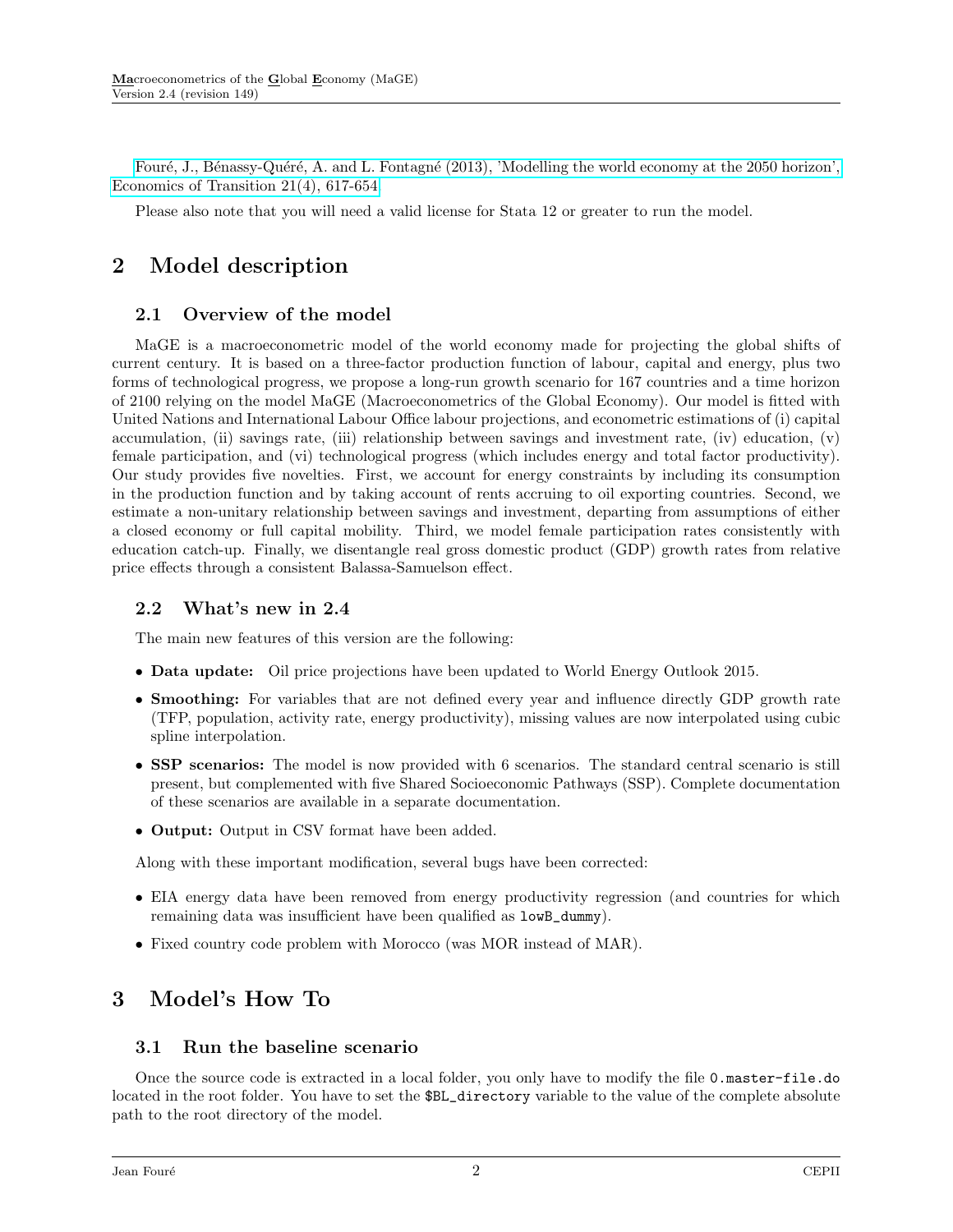You can also check that the the scenario selected (its name is contained in the \$BL\_scenario variable) is the one you want to run (typically, it should be reference\_2050, reference\_2100, ssp1, ssp2, ssp3, ssp4 or ssp5).

#### <span id="page-2-0"></span>3.2 Run custom scenarios

If you want to run custom scenarios, you are invited to create a scenario file (let's say my\_scenario.do) and locate it in the Scenarios folder. Our advice is that you base your own scenario on one of our reference scenario, by first loading the reference scenario, and then modify the parameters you want. Details of parametrization are given in Section [4,](#page-2-1) especially in Table [3.](#page-4-0) Here is an example of how you could implement a simple scenario with different assumptions on population.

```
** load reference values for parameters
do "Scenarios\reference_2050.do"
** custom parameters
global un_scenario = "low"
```
Once your scenario is defined, you are able to launch it by modifying the 0.master-file.do file in the following way. The scenario name has to be the same name as your previously created do-file.

```
** define scenario name
global BL_scenario = "my_scenario"
** run the scenario
do "Do\0.scenario.do"
```
## <span id="page-2-1"></span>4 Parametrization

<span id="page-2-3"></span>There are some parameter that have to be set before running a scenario. These are displayed in Table [1.](#page-2-3)

| Parameter name Description |                  | Comment                                                             |
|----------------------------|------------------|---------------------------------------------------------------------|
| \$BL_directory             | Model's location | Absolute path                                                       |
| \$BL scenario              | Scenario name    | The scenario .do is needed                                          |
| \$force_db                 |                  | Force database creation   Use to force all steps for first scenario |

#### Table 1: Run parameters

The following parameters in Table [2](#page-3-3) may not be modified without changing the source code of the model.

Finally, parameters listed in Table [3](#page-4-0) are used to define scenario variants.

## <span id="page-2-2"></span>5 Results

Results of MaGE are produced in excel .xls format or Stata .dta format. Several options are available to look at the results.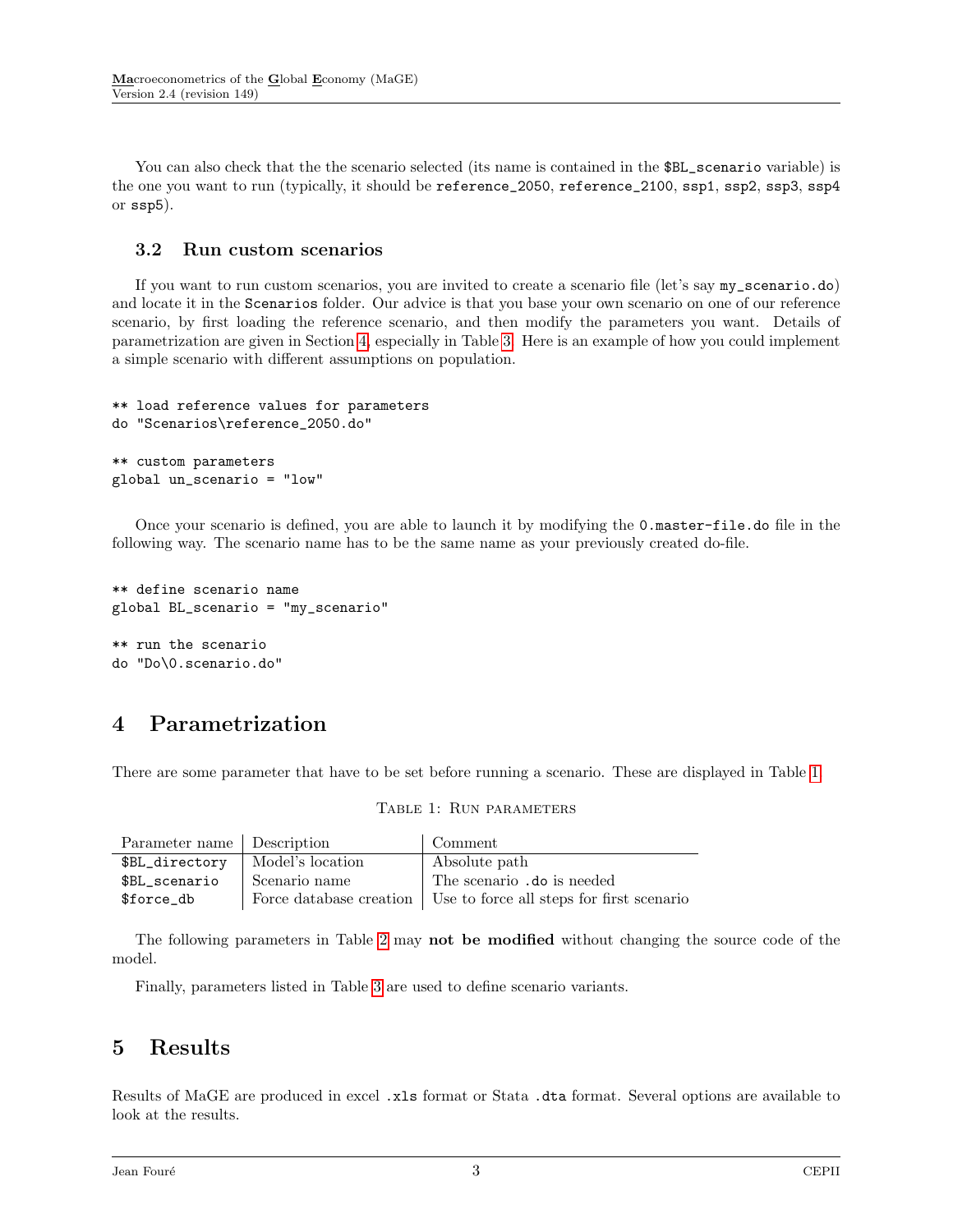<span id="page-3-3"></span>

| Parameter name         | Description                                  | Comment                                  |
|------------------------|----------------------------------------------|------------------------------------------|
| \$BL_version           | model version                                |                                          |
| \$energy               | Energy data source                           | To be deprecated                         |
| $$$ sigma              | KL-E elasticity of substitution              |                                          |
| $\text{fcho}$          | Computed from sigma                          |                                          |
| \$alpha                | KL share                                     |                                          |
| \$deprec               | Depreciation rate                            |                                          |
| \$fe_adapt             | Toggle Fixed-effect modification             | $0 \text{ or } 1$                        |
| \$fe_remove            | Toggle non-significant fixed effects removal | $0 \text{ or } 1$                        |
| \$educ_mode            | Way of measuring education                   | To be deprecated                         |
| \$moy_start            | Starting of reference period                 |                                          |
| $\mathfrak{g}$ moy_end | End of reference period                      |                                          |
| $$sav_model$           | Savings rate computation mode                | To be deprecated "fe" for fixed effect / |
|                        |                                              | "moy" for ref period                     |
| \$tfp_mode             | TFP computation mode                         | To be deprecated "fe" for fixed effect / |
|                        |                                              | "moy" for ref period                     |
| \$tfp_lead             | Way of computing TFP leaders                 | max, mean4 or mean5                      |

TABLE 2: MODEL GROUND PARAMETRIZATION (DO NOT MODIFY)

### <span id="page-3-0"></span>5.1 Full results

Full results are available in .dta format, and are located in the %MODEL\_FOLDER%\Results\DTA folder. The file corresponding to scenario scen is called mage-2.4-scen-FULL.dta. Variables of interest are displayed in Table [4.](#page-5-0)

The first parameters are identifying observations. Several country encodings are available.

The following parameters are the output of econometric estimations. These are the parameter used for projection. Finally, the variables of interest are displayed. Table [5](#page-5-1) presents main variables of interest.

### <span id="page-3-1"></span>5.2 Selected Results

Selected variables are displayed in other files. These are located in the %MODEL\_FOLDER%\Results\DTA folder. The files are called mirage-2.4-scen.dta. These variables are the one to be used in MIRAGE.

### <span id="page-3-2"></span>5.3 Output for MIRAGE

The selected variables are also directly available to use with MIRAGE. There are a few more steps in order to use the gms file creator. You have to call the file %MODEL\_FOLDER%\Do\3.projections\5.export\_all.do at the end of your 0.master-file.do, after having set at least a base scenario \$base\_scen and optionally other scenarios \$additional\_scen separated by empty space (if no additional scenarios, only set the variable to ""). Exemple:

```
global base_scen = "reference_2100"
global additional_scen = "scenario1 scenario2"
```

```
do "Do\3.projections\5.export_all.do"
```
This will generate .gms files in the %MODEL\_FOLDER%\Results\XLS\MIRAGE folder. These files can then directly overwrite their antecedents in MIRAGE folder.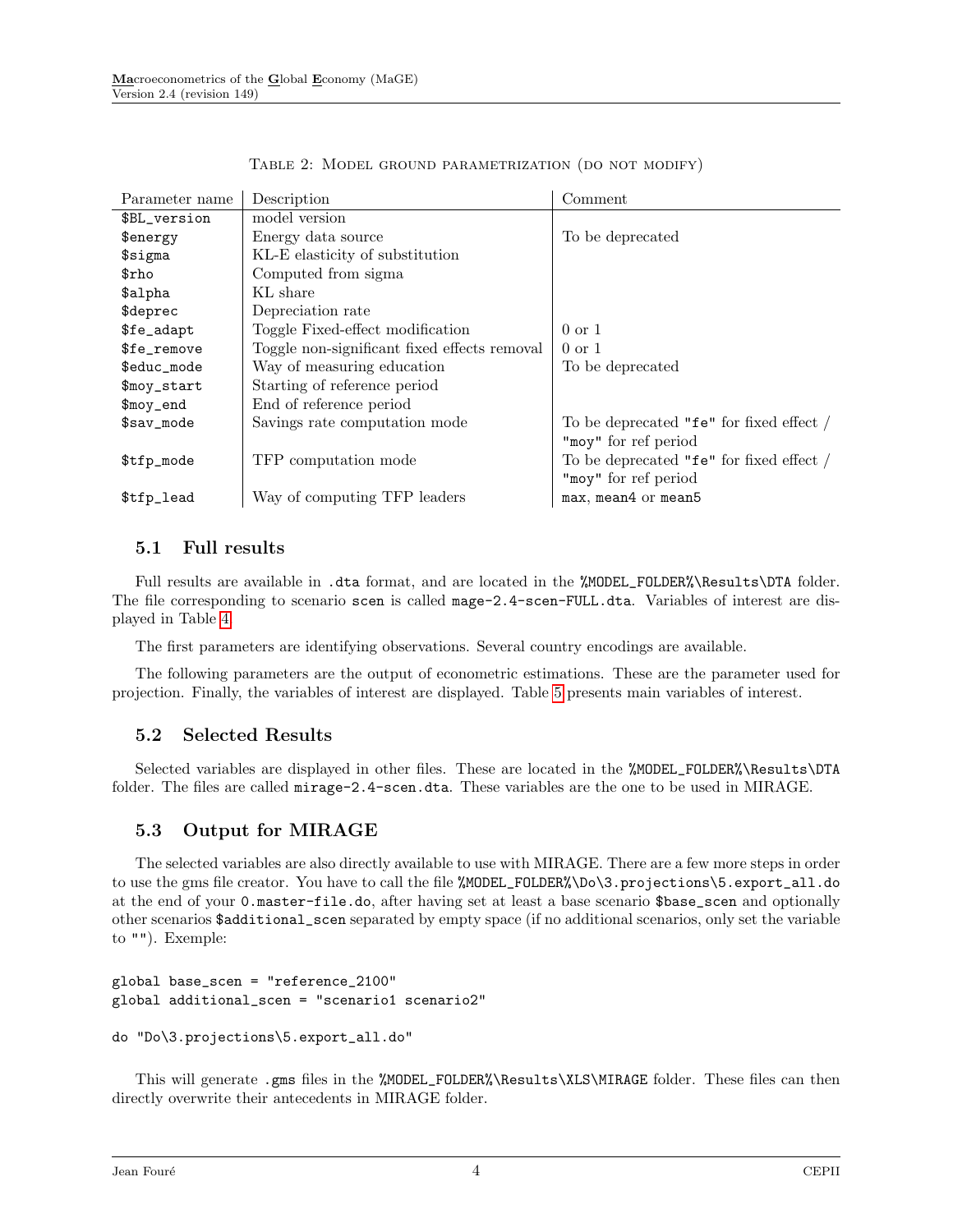<span id="page-4-0"></span>

| Parameter name         | Description                                  | Comment                                 |
|------------------------|----------------------------------------------|-----------------------------------------|
| $$signa_2012$          | KL-E elasticity for projections              |                                         |
| \$cobbdouglas          | Toggle for CES/Cobb-Douglass                 |                                         |
| \$end_year             | Target projection year                       | From 2013 to 2100                       |
| \$e_price              | Energy price scenario                        | "high", "med" or "low"                  |
| \$institutions         | Ref period convergence                       | "cv2100" or nothing                     |
| \$un_scenario          | UN population variants                       | "med", "high" or "low"                  |
| \$migr_educ            | Toggle for the impact of migration on skills | $0 \text{ or } 1$                       |
| \$migration_eu         | Additional migration in thousands            |                                         |
| \$migration_ssa        | Additional migration in number of people     |                                         |
| \$migration_med        | Additional migration in number of people     |                                         |
| \$migration_sam        | Additional migration in number of people     |                                         |
| \$migration_usa        | Additional migration in number of people     |                                         |
| \$activity_rate_mode   | <b>DEPRECATED</b>                            |                                         |
| \$female_participation | Toggle for female participation              | $0 \text{ or } 1$                       |
| \$closed_economy       | S-I relation modification                    | 0 for FH $/$ 1 for I=S $/$ 2 for all    |
|                        |                                              | OCDE value $/$ 3 Deprecated $/$         |
|                        |                                              | 4 for convergence towards $I = S$       |
| \$tfp_slowing          | TFP exogenous slowing                        | $\leq$ 1 for slowing $/ \geq$ 1 for ac- |
|                        |                                              | celeration                              |
| \$educ_cv              | Convergence modification for education       | Half-life time modification in          |
|                        |                                              | $= 0.5$ for half<br>percent (e.g.       |
|                        |                                              | Half-Life time, and then faster         |
|                        |                                              | growth)                                 |
| \$energ_exo            | Exogenous E productivity modifier            | In percentage. Only influences          |
|                        |                                              | the consequence of B on Y, and          |
|                        |                                              | not B itself                            |
| \$pi_growth            | Exogenous price of investment growth rate    | In percentages (1 corresponds           |
|                        |                                              | to a constant price), or -100 for       |
|                        |                                              | the Penn World Tables $(v6.3)$          |
|                        |                                              | average growth                          |
| \$p_oil_source         | Data source for energy price projections     | "weo" for World Energy Out-             |
|                        |                                              | look by IEA, or "eia" for In-           |
|                        |                                              | ternational Energy Outlook by           |
|                        |                                              | <b>EIA</b>                              |

### Table 3: Scenario parametrization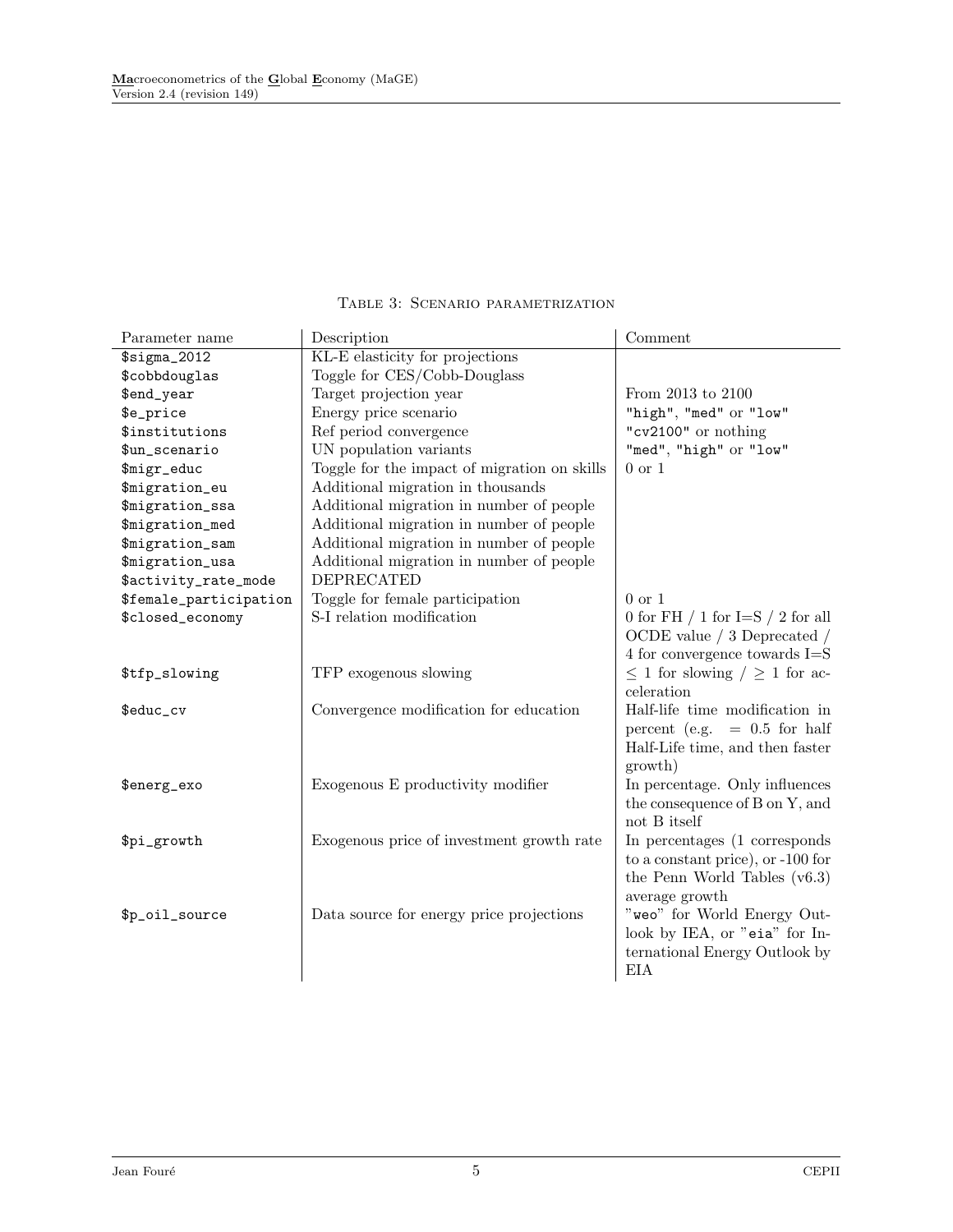#### Table 4: Identifying observations

<span id="page-5-0"></span>

| Variable name | Description                                                |
|---------------|------------------------------------------------------------|
| $code_w$      | World Bank country code                                    |
| name          | World Bank country name                                    |
| code_bit      | International Labor Organization country code              |
| code_un       | United Nations country code                                |
| zone          | INGENUE zone classification                                |
| year          | Year of the observation                                    |
| code_mirage   | GTAP country code                                          |
| code_gtap     | GTAP zone classification                                   |
| ocde_dummy    | 0-1 dummy for OECD membership                              |
| income class  | United Nations income classification (Low, Medium or High) |
| ue_dummy      | 0-1 dummy for European Union membership                    |
| $code_z$      | Custom regional classification                             |
| US_dummy      | 0-1 dummy for the USA                                      |
| CCCP_dummy    | 0-1 dummy for former USSR membership                       |

<span id="page-5-1"></span>

| Variable name   | Description                       | Unit                            |
|-----------------|-----------------------------------|---------------------------------|
| age1-age15      | Population by age group           | number of people                |
| f_actpop        | Female active population          | thousands of people             |
| p_oil           | Oil price                         | constant 2005 USD               |
| H_pred          | Tertiary education                | Share of working age population |
| Hs_pred         | Secondary education               | Share of working age population |
| Acorr_pred      | Oil-corrected TFP                 |                                 |
| Bcorr_pred      | Oil-corrected Energy productivity | constant 2005 USD per barrel    |
| A_pred          | Non-corrected TFP                 |                                 |
| B_pred          | Non-corrected energy productivity | constant 2005 USD per barrel    |
| K_pred          | Capital stocks                    | constant 2005 USD               |
| Ycorr_pred      | Non-oil GDP                       | constant 2005 USD               |
| Y_pred          | Total GDP                         | constant 2005 USD               |
| E_pred          | Energy consumption                | barrels                         |
| Srate_pred      | Savings rate                      | $%$ of GDP                      |
| Irate_pred      | Investment rate (GFCF)            | % of GDP                        |
| Y_USD_cst05_p05 | Total GDP                         | constant 2005 USD               |
| Y_PPA_cst05_p05 | Total GDP                         | constant 2005 PPP               |
| Y_USD_crt       | Total GDP                         | Including real appreciation     |
| Ycap_PPA_05     | GDP per capita                    | 2005 PPP                        |
| RER_pred        | Real exchange rate                |                                 |

#### Table 5: Selected variables from full results